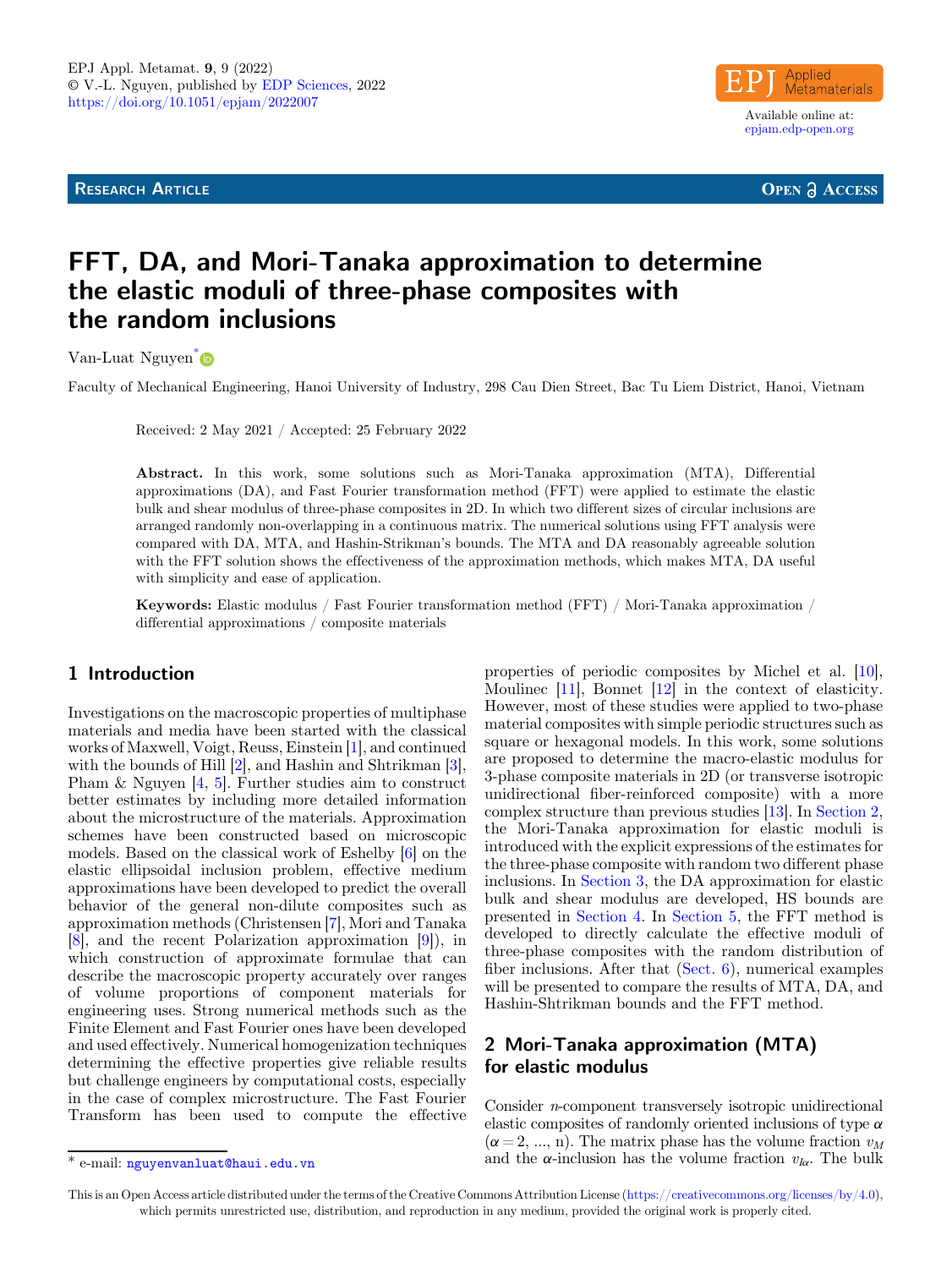<span id="page-1-0"></span>modulus and shear modulus of the matrix are  $K_M$  and  $\mu_M$ , respectively, those of the  $\alpha$  inclusion phases are  $K_{I\alpha}$  and  $\mu_{I\alpha}$ . The MTA, derived as an approximate solution to the field equations for the composite to compute the elastic bulk modulus  $K_{MTA}$  and shear modulus  $\mu_{MTA}$  has the expressions  $|1,8|$ 

$$
K_{MTA} = \frac{v_M K_M + \sum_{\alpha=2}^n v_{I\alpha} K_{I\alpha} D_{K\alpha} (K_{I\alpha}, \mu_{I\alpha}, K_M, \mu_M)}{v_M + \sum_{\alpha=2}^n v_{I\alpha} D_{K\alpha} (K_{I\alpha}, \mu_{I\alpha}, K_M, \mu_M)}
$$
(1)

$$
\mu_{MTA} = \frac{v_M \mu_M + \sum_{\alpha=2}^n v_{I\alpha} \mu_{I\alpha} D_{K\alpha} (K_{I\alpha}, \mu_{I\alpha}, K_M, \mu_M)}{v_M + \sum_{\alpha=2}^n v_{I\alpha} D_{K\alpha} (K_{I\alpha}, \mu_{I\alpha}, K_M, \mu_M)}.
$$
 (2)

 $D_{K\alpha}$ ,  $D_{\mu\alpha}$  are functions depending on the inclusion-shape,  $D_{K\alpha}$ ,  $D_{\mu\alpha}$  with  $\alpha$ -circular inclusion phases in 2D are specified

$$
D_{K\alpha}(K_{I\alpha}, \mu_{I\alpha}, K_M, \mu_M) = \frac{K_M + \mu_M}{K_{I\alpha} + \mu_M} \tag{3}
$$

$$
D_{\mu\alpha}(K_{I\alpha}, \mu_{I\alpha}, K_M, \mu_M) = \frac{\mu_M + \frac{K_M \mu_M}{K_M + 2\mu_M}}{\mu_{I\alpha} + \frac{K_M \mu_M}{K_M + 2\mu_M}}, \alpha = 1, 2. \quad (4)
$$

The three-component composite that are two circular inclusions having elastic bulk modulus  $K_{I1}$ ,  $K_{I2}$  shear modulus  $\mu_{I1}, \mu_{I2}$  and volume fraction  $v_{I1}, v_{I2}$  in a matrix having the elastic moduli  $K_M$ ,  $\mu_M$  and volume fraction  $v_M$ . In the case of three-component matrix composites, the bulk modulus K and the elastic shear modulus  $\mu$  formula of Mori-Tanaka approximation can be written as:

#### See equations  $(5)-(6)$  below

where the dilute suspension expression  $D_{K\alpha}$ ,  $D_{\mu\alpha}$  for an inclusion  $\alpha$  has been defined in (3), (4). Equations (5) and (6) will be used to determine the elastic moduli of threephase composites.

#### 3 Differential approximations (DA)

Consider n-phase suspension of randomly oriented inclusions of type  $\alpha$  ( $\alpha = 2, ..., n$ ), with elastic bulk modulus  $K_{I\alpha}$ , shear modulus  $\mu_{I\alpha}$  (volume proportion  $v_{I\alpha}$ ) in a matrix of elastic moduli  $K_M$ ,  $\mu_M$  (volume proportion  $v_M$ ). The differential scheme construction process for the suspension starts with the base matrix phase M. At each step of the procedure, we add proportionally infinitesimal volume amounts  $v_{I\alpha}\Delta t$  ( $\Delta t \ll 1, \alpha = 2, ..., n$ ) of randomly oriented inclusions into already constructed composite of the previous step, which contains volume fractions  $v_{I\alpha}t$  of the inclusion phases (the parameter t increases from 0 to 1, as the differential scheme proceeds). The newly added particles will see an effective continuum, owing to their relative sizes, and the new composite can be considered as a dilute suspension of particles from phases  $\alpha$ , of volume fractions

$$
\frac{v_{I\alpha}\Delta t}{1 + \sum_{\alpha=2}^{n} v_{I\alpha}\Delta t} = \frac{v_{I\alpha}\Delta t}{1 + v_I\Delta t}
$$
(7)

where  $v_I = \sum_{\alpha=2}^n v_{I\alpha}$ , in a matrix of elastic bulk modulus K, shear modulus  $\mu(v_I)$  is the total volume fractions of the included phases). The elastic modulus of the new composite is

$$
K + dK = K + \sum_{\alpha=2}^{n} \frac{v_{I\alpha} \Delta t}{1 + v_I \Delta t} (K_{I\alpha} - K) D_{K\alpha} (K_{I\alpha}, \mu_{I\alpha}, K, \mu)
$$
\n(8)

$$
\mu + d\mu = \mu + \sum_{\alpha=2}^{n} \frac{v_{I\alpha} \Delta t}{1 + v_I \Delta t} (\mu_{I\alpha} - \mu) D_{\mu\alpha}(K_{I\alpha}, \mu_{I\alpha}, K, \mu)
$$
\n(9)

where the dilute suspension expression  $D_{K\alpha}$ ,  $D_{\mu\alpha}$  for an inclusion  $\alpha$  has been defined in (3), (4). Since the volume fraction of the included phase  $\alpha$  increases by

$$
v_{I\alpha}dt = \frac{v_{I\alpha}t + v_{I\alpha}\Delta t}{1 + v_I\Delta t} - v_{I\alpha}t = \frac{v_{I\alpha}\Delta t}{1 + v_{I\alpha}\Delta t}(1 - v_I t)
$$
 (10)

$$
K_{MTA} = \frac{v_M K_M + v_{I1} K_{I1} D_{K1}(K_{I1}, \mu_{I1}, K_M, \mu_M) + v_{I2} K_{I2} D_{K2}(K_{I2}, \mu_{I2}, K_M, \mu_M)}{v_M + v_{I1} D_{K1}(K_{I1}, \mu_{I1}, K_M, \mu_M) + v_{I2} D_{K2}(K_{I2}, \mu_{I2}, K_M, \mu_M)}
$$
(5)

$$
\mu_{MTA} = \frac{v_M \mu_M + v_{I1} \mu_{I1} D_{\mu 1}(K_{I1}, \mu_{I1}, K_M, \mu_M) + v_{I2} \mu_{I2} D_{\mu 2}(K_{I2}, \mu_{I2}, K_M, \mu_M)}{v_M + v_{I1} D_{\mu 1}(K_{I1}, \mu_{I1}, K_M, \mu_M) + v_{I2} D_{\mu 2}(K_{I2}, \mu_{I2}, K_M, \mu_M)}
$$
(6)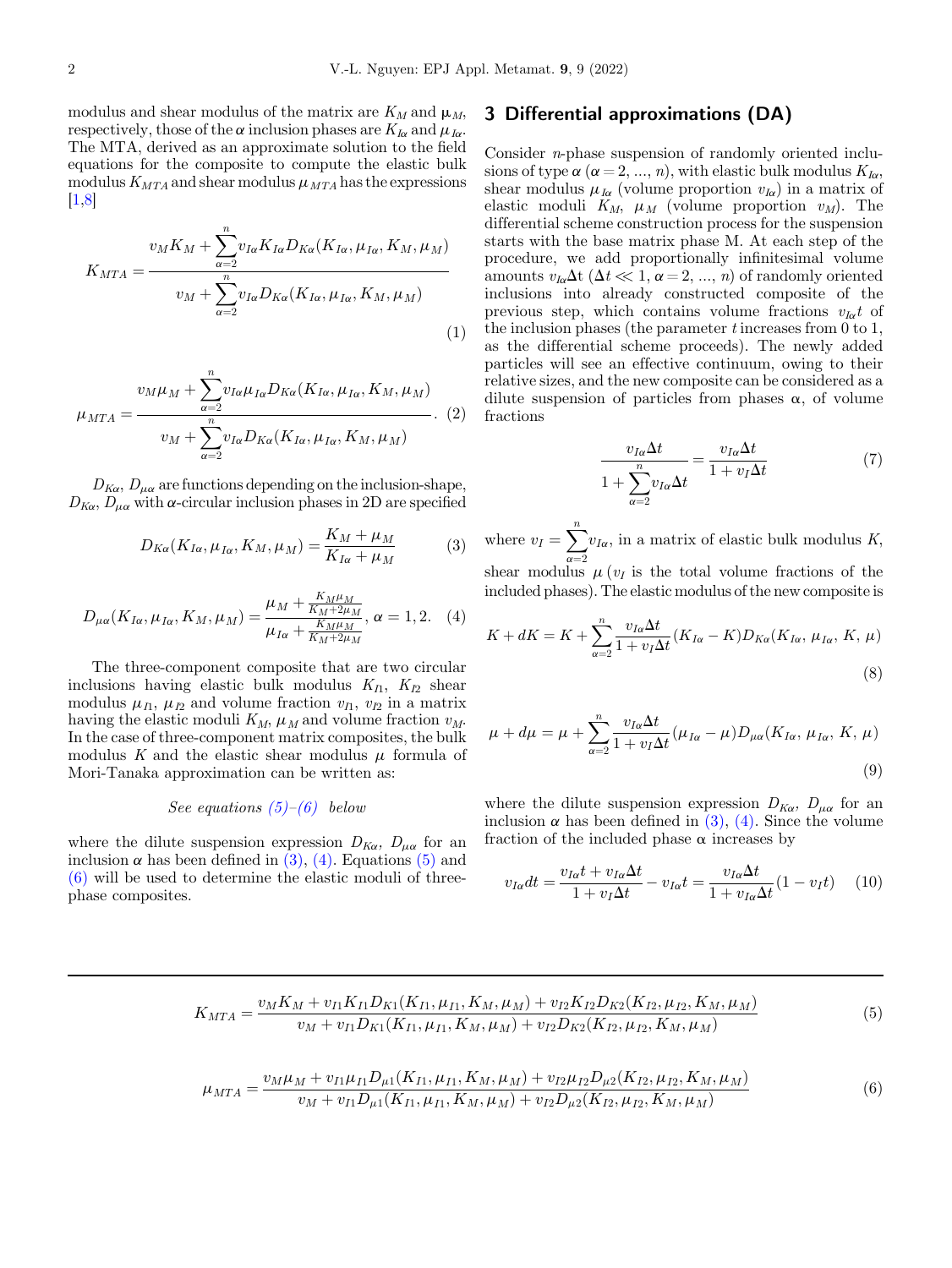<span id="page-2-0"></span>we obtain the following differential equation for the elastic bulk modulus K, shear modulus  $\mu$  of the composite

$$
\frac{dK}{dt} = \frac{1}{1 - v_I \Delta t} \sum_{\alpha=2}^{n} v_{I\alpha} (K_{I\alpha} - K) D_{K\alpha} (K_{I\alpha}, \mu_{I\alpha}, K, \mu) \quad (11)
$$

$$
\frac{d\mu}{dt} = \frac{1}{1 - v_I \Delta t} \sum_{\alpha=2}^n v_{I\alpha} (K_{I\alpha} - K) D_{K\alpha} (K_{I\alpha}, \mu_{I\alpha}, K, \mu) \quad (12)
$$

$$
K(0) = K_M, \ \mu(0) = \mu_M, \ 0 \le t \le 1. \tag{13}
$$

Differential equations  $(11)$  and  $(12)$  will be used to determine the elastic moduli of three-phase composites. Though the above construction process of differential scheme corresponds to certain idealistic hierarchical models formed on widely-separated scales, the approximation aims at usual multiphase suspensions of inclusions in a matrix.

#### 4 Hashin-Strikman bounds

HS bounds on the effective elastic moduli of isotropic d-dimensional composites can be presented as [[3\]](#page-7-0) – Elastic bulk modulus

$$
P_k\left(\frac{2(d-1)}{d}\mu_{\min}\right) \le K^{eff} \le P_k\left(\frac{2(d-1)}{d}\mu_{\max}\right) \tag{14}
$$

where

See equation [\(15\)](#page-1-0) below.

– Shear modulus

$$
P_{\mu}(\mu^*(K_{\min}, \mu_{\min})) \leq \mu^{eff} \leq P_{\mu}(\mu^*(K_{\max}, \mu_{\max})) \quad (16)
$$

where

See equation [\(17\)](#page-1-0) below.

## 5 FFT simulation for three-phase composites

The FFT method uses the classical expansion along with the Neuman series of the solution of the periodic elastic problem in Fourier space, based on the Green's tensor and exact expressions of the shape factors in Fourier space  $[11,12,14,15]$  $[11,12,14,15]$ . In this section, the FFT method is briefly presented for calculating the effective elasticmoduli of threecomponent materials in 2D.

Behavior of the component materials is described by Hooke' law:

$$
\sigma(x)=C(x): \varepsilon(x) \tag{18}
$$

where  $\sigma(x)$  and  $\varepsilon(x)$  are respectively the local stress and strain fields, the stress field satisfies the equilibrium condition

$$
\nabla \cdot \mathbf{\sigma}(x) = 0. \tag{19}
$$

Let x denote the position of a point in the unit cell.  $\mathbf{C}(\mathbf{x})$ is the fourth order local elastic tensor of the heterogeneous medium, one is given by

$$
\mathbf{C}(\mathbf{x}) = \sum_{\alpha} C_{\alpha} I_{\alpha}(\mathbf{x}), I_{\alpha}(\mathbf{x}) = \begin{cases} 1, \mathbf{x} \in V_{\alpha} \\ 0, \mathbf{x} \notin V_{\alpha} \end{cases} (20)
$$

 $\alpha$  designates the phase  $(\alpha = I_1; I_2 \text{ or } M)$ .

We shall denote the Fourier transform of a V-periodic function  $\mathbf{F}(x)$  of cartesian  $\mathbf{x}(x_1, x_2, x_3)$  as  $\hat{F}(\xi)$ 

$$
\mathbf{F}(\mathbf{x}) = \sum_{\xi} \hat{\mathbf{F}}(\xi) e^{i\xi \cdot \mathbf{x}}, \quad \hat{\mathbf{F}}(\xi) = \langle \mathbf{F}(\mathbf{x}) e^{-i\xi \cdot \mathbf{x}} \rangle
$$

$$
= \frac{1}{V} \int_{V} \mathbf{F}(\mathbf{x}) e^{-i\xi \cdot \mathbf{x}} d\mathbf{x}
$$
(21)

with  $\xi(\xi_1, \xi_2, \xi_3)$  being the wave vector, the symbol "\*" designates the product of convolution  $\xi = \xi_k \mathbf{e}_k$ ,  $\xi_j = \frac{n_j \pi}{a_j}$ ,  $(n_j = 0, \pm 1, \pm 2, ..., \pm \infty)$ ,  $j = 1, 2, 3$ .

$$
P_{\mu}(\mu_{*min}) \leq \mu^{eff} \leq P_{\mu}(\mu_{*max}) \quad , \quad \mu_{*}(k,\mu) = \mu \frac{d^{2}k + 2(d+1)(d-2)\mu}{2dk + 4d\mu}
$$

$$
P_{k}(k_{*}) = \left(\sum_{\alpha} \frac{v_{\alpha}}{k_{\alpha} + k_{*}}\right)^{-1} - k_{*} \quad , \quad P_{\mu}(\mu_{*}) = \left(\sum_{\alpha} \frac{v_{\alpha}}{\mu_{\alpha} + \mu_{*}}\right)^{-1} - \mu_{*}
$$

$$
k_{\min} = \min\{k_{1}, \dots, k_{N}\}, \quad k_{\max} = \max\{k_{1}, \dots, k_{N}\},
$$

$$
\mu_{\min} = \min\{\mu_{1}, \dots, \mu_{N}\}, \quad \mu_{\max} = \max\{\mu_{1}, \dots, \mu_{N}\}.
$$

$$
(15)
$$

$$
P_{\mu}(\mu^{*}) = \left(\sum_{\alpha} \frac{v_{\alpha}}{\mu_{\alpha} + \mu^{*}}\right)^{-1} - \mu^{*}, \mu^{*}(K, \mu) = \mu \frac{d^{2} \cdot K + 2(d+1)(d-2)\mu}{2d \cdot K + 4d \cdot \mu},
$$
  
\n
$$
\mu_{\min} = \min\{\mu_{1}, \dots, \mu_{n}\}, \mu_{\max} = \max\{\mu_{1}, \dots, \mu_{n}\}
$$
\n(17)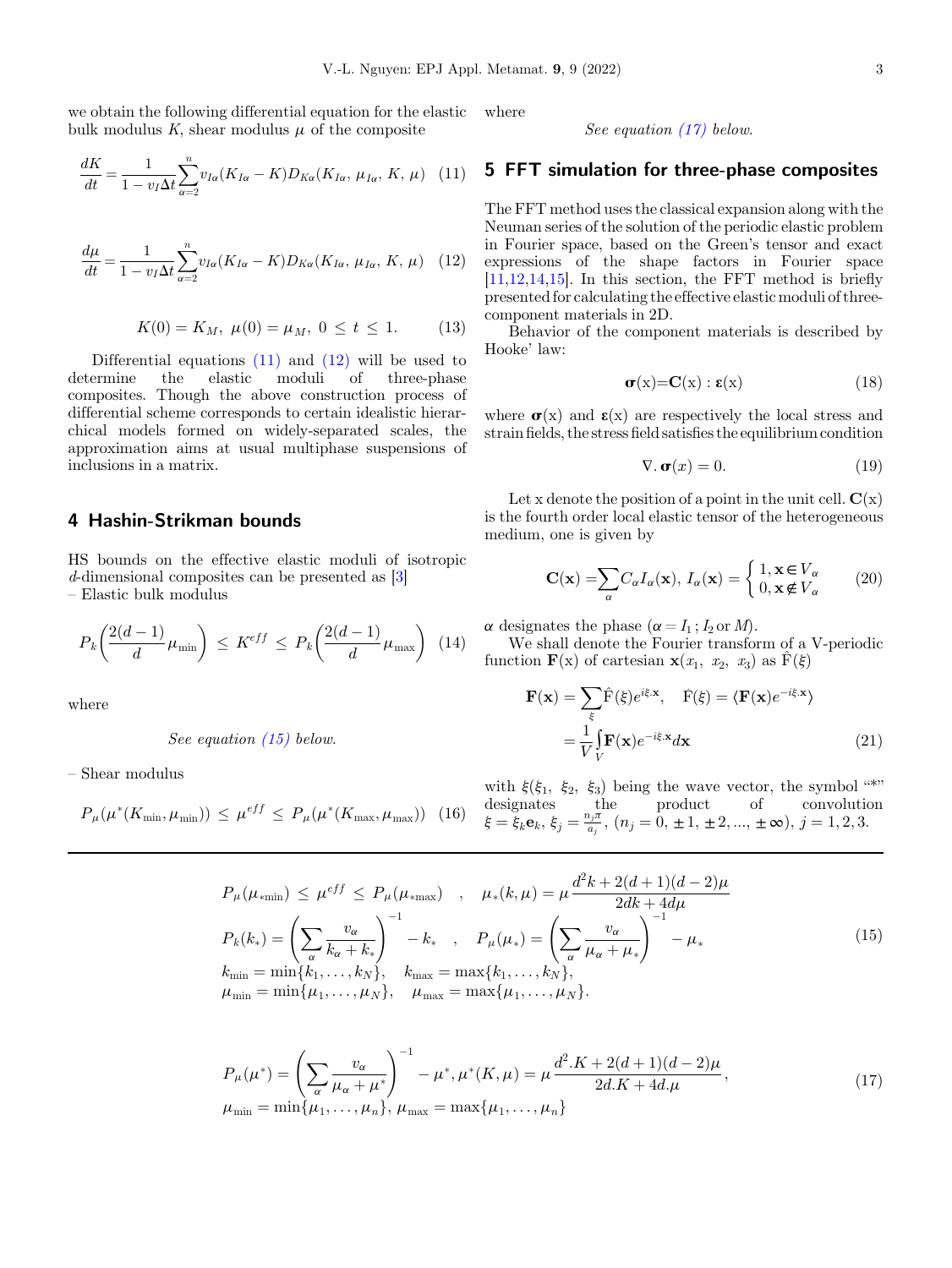<span id="page-3-0"></span>The Fourier transformation of elastic tensor is

$$
C(\xi) = \int\limits_V C(\mathbf{x}) e^{-i\xi \cdot \mathbf{x}} d\mathbf{x} = \sum\limits_{\alpha} C_{\alpha} I_{\alpha}(\xi)
$$
 (22)

where  $I_{\alpha}(\xi)$  are the shape functions, defined by

$$
I_{\alpha}(\xi) = \frac{1}{V} \int_{V_{\alpha}} e^{i\xi \cdot x} dV.
$$
 (23)

In the case of circle-inclusion, the function  $I_{\alpha}(\xi)$  is given by Nemat-Nasser [[16\]](#page-7-0))

$$
Ia(\xi) = 2S_{I\alpha} \frac{J_1(\eta)}{\eta} . e^{i\xi \cdot \mathbf{x}_c(\alpha)} \tag{24}
$$

where  $n_1 = R(\xi_1^2 + \xi_2^2)^{1/2}$ ,  $S_{I\alpha} = \pi R^2$ , R is the radii of circle-<br>inclusion,  $\mathbf{x} \cdot (\alpha)$  is the vector position of the center of the inclusion,  $\mathbf{x}_c(\alpha)$  is the vector position of the center of the inclusion  $\alpha$ ; and  $\xi_1$ ,  $\xi_2$  are the components of  $\xi$ ;  $J_1$  is the Bessel function of first kind and first order.  $I_M(\xi)$  can be derived from relation

$$
\sum_{\alpha} I_{\alpha}(\xi) = 0, \ \forall \xi \neq 0. \tag{25}
$$

For  $\xi = 0$ , one have  $I_{\alpha}(0) = \frac{V_{\alpha}}{V}$ .

Substituting the Fourier transformation of the local stress, strain fields into equilibrium equation [\(19\)](#page-2-0), the problem in a unit cell is solved by explicit recurrence process in Fourier space. That can be rewritten in the form [\[10,11\]](#page-7-0)

$$
\begin{cases} \hat{\varepsilon}^{i+1}(\xi) = \hat{\varepsilon}^i(\xi) - \hat{\Gamma}(\xi) : \sum_{\alpha} \mathbf{C}_{\alpha} I_{\alpha}(\xi) * \hat{\varepsilon}^i(\xi), \quad \xi \neq 0 \\ \hat{\varepsilon}^{i+1} = \mathbf{E}^0, \quad \xi = 0 \end{cases}
$$
 (26)

in which  $\hat{\sigma}(\xi)$  and  $\hat{\epsilon}(\xi)$  are respectively Fourier transformation of  $\sigma(x)$  and  $\varepsilon(x)$ ,  $\Gamma(\xi)$  is the Greens's tensor, the symbol "\*" designates the product of convolution. The value of the Green's tensor is given for an isotropic reference medium by Mura [\[1](#page-7-0)].

$$
\hat{\Gamma}_{iiii} = 4A \frac{\xi_i^2}{\xi^2} - B \frac{\xi_i^4}{\xi^4}
$$
\n(27)

$$
\hat{\Gamma}_{iijj} = -4B \frac{\xi_i^2 \xi_j^2}{\xi^4}
$$
\n(28)

$$
\hat{\Gamma}_{iij} = 2A \frac{\xi_i \xi_j}{\xi^2} - B \frac{\xi_i^3 \xi_j}{\xi^4}
$$
\n(29)

$$
\hat{\Gamma}_{1212} = A - B \frac{\xi_1^2 \xi_2^2}{\xi^4}, \ \hat{\Gamma}_{3232} = A \frac{\xi_2^2}{\xi^2}, \ \hat{\Gamma}_{3131}
$$
\n
$$
= A \frac{\xi_1^2}{\xi^2}, \ \hat{\Gamma}_{3132} = A \frac{\xi_1 \xi_2}{\xi^2}
$$
\n(30)

where  $A = \frac{1}{4}\mu$ ,  $B = \frac{\lambda + \mu}{\mu(\lambda + 2\mu)}$ ,  $\lambda$  and  $\mu$  are Lame coefficients.<br>Relationship between  $\hat{\boldsymbol{\sigma}}(\xi)$  and  $\hat{\boldsymbol{\epsilon}}(\xi)$  is described by

Relationship between  $\hat{\sigma}(\xi)$  and  $\hat{\varepsilon}(\xi)$  is described by ression expression

$$
\hat{\sigma}(\xi) = \mathbf{C}(\xi)^* \hat{\epsilon}(\xi). \tag{31}
$$

For the three-component medium considered, the expression [\(26\)](#page-1-0) can be written as

See equation 
$$
(32)
$$
 below.

At convergence of the iterative process, one finds

$$
\boldsymbol{\sigma}(\xi=0) = \mathbf{C}^{eff} * \mathbf{E}^0.
$$
 (33)

The numerical algorithm is given as follows Iteration  $i=1$ :  $\hat{\epsilon}^1(\check{\xi}) = 0 \quad \forall \check{\xi} \check{\neq} 0; \quad \hat{\epsilon}^1(0) = \mathbf{E}^0$ 

$$
\hat{\sigma}^1(\xi) = \mathbf{C}(\xi) * \hat{\boldsymbol{\epsilon}}^1(\xi).
$$

Iteration  $i: \hat{\varepsilon}^i(\xi)$  and  $\hat{\sigma}^i(\xi)$  are known

$$
\hat{\mathbf{\varepsilon}}^{i+1}(\xi) = \hat{\mathbf{\varepsilon}}^i(\xi) - \hat{\boldsymbol{\Gamma}}^0(\xi) : \hat{\boldsymbol{\sigma}}^i(\xi)
$$

$$
\hat{\boldsymbol{\sigma}}^{i+1}(\xi) = \mathbf{C}(\xi) * \hat{\boldsymbol{\varepsilon}}^{i+1}(\xi).
$$

The convergence of theiterative procedureis reachedwhen  $\frac{\|\hat{\bm{\sigma}}^{i+1}(\xi)-\hat{\bm{\sigma}}^{i}(\xi)\|}{\|\hat{\bm{\sigma}}^{i}(\xi)\|}$  $\langle \varepsilon, \text{ where } \varepsilon \text{ is a prescribed value } (\varepsilon = 10^{-3}).$ 

#### 6 Applications

In this section, we use the FFT method, MTA approximation, and DA approximation to estimate the effective elastic moduli of the elastically-isotropic composites 2D.

We consider 3 examples, with

 $(A): K_M = 2, \mu_M = 1, K_I = 100, \mu_I = 60, K_I = 20, \mu_I = 10$ (B):  $K_M = 30, \mu_M = 16, K_\Pi = 10, \mu_\Pi = 6, K_\Pi = 1, \mu_\Pi = 0.5$ (C):  $K_M = 30$ ,  $\mu_M = 16$ ,  $K_I = 4$ ,  $\mu_I = 2$ ,  $K_I = 100$ ,  $\mu_I = 60$ . We consider three-phase composites, in which two

different size balls are arranged randomly non-overlapping [\(Fig. 1](#page-4-0)). For numerical FFT illustrations, 60 circles inclusion were planted randomly in a unit cell by Matlab program such that there is no circle overlapping, in which a unit cell having the dimension  $L=1$  along each space direction containing inclusion ([Fig. 1](#page-4-0), left), the minimum

$$
\begin{cases}\n\hat{\varepsilon}^{i+1}(\xi) = \hat{\varepsilon}^i(\xi) - \hat{\Gamma}(\xi) : [C_M : \hat{\varepsilon}^i(\xi) + (C_{I1} - C_M)(I_{I1}(\xi) * \hat{\varepsilon}^i(\xi)) + (C_{I2} - C_M)(I_{I2}(\xi) * \hat{\varepsilon}^i(\xi))], \xi \neq 0 \\
\hat{\varepsilon}^{i+1} = \mathbf{E}^0, \quad \xi = 0\n\end{cases}
$$
\n(32)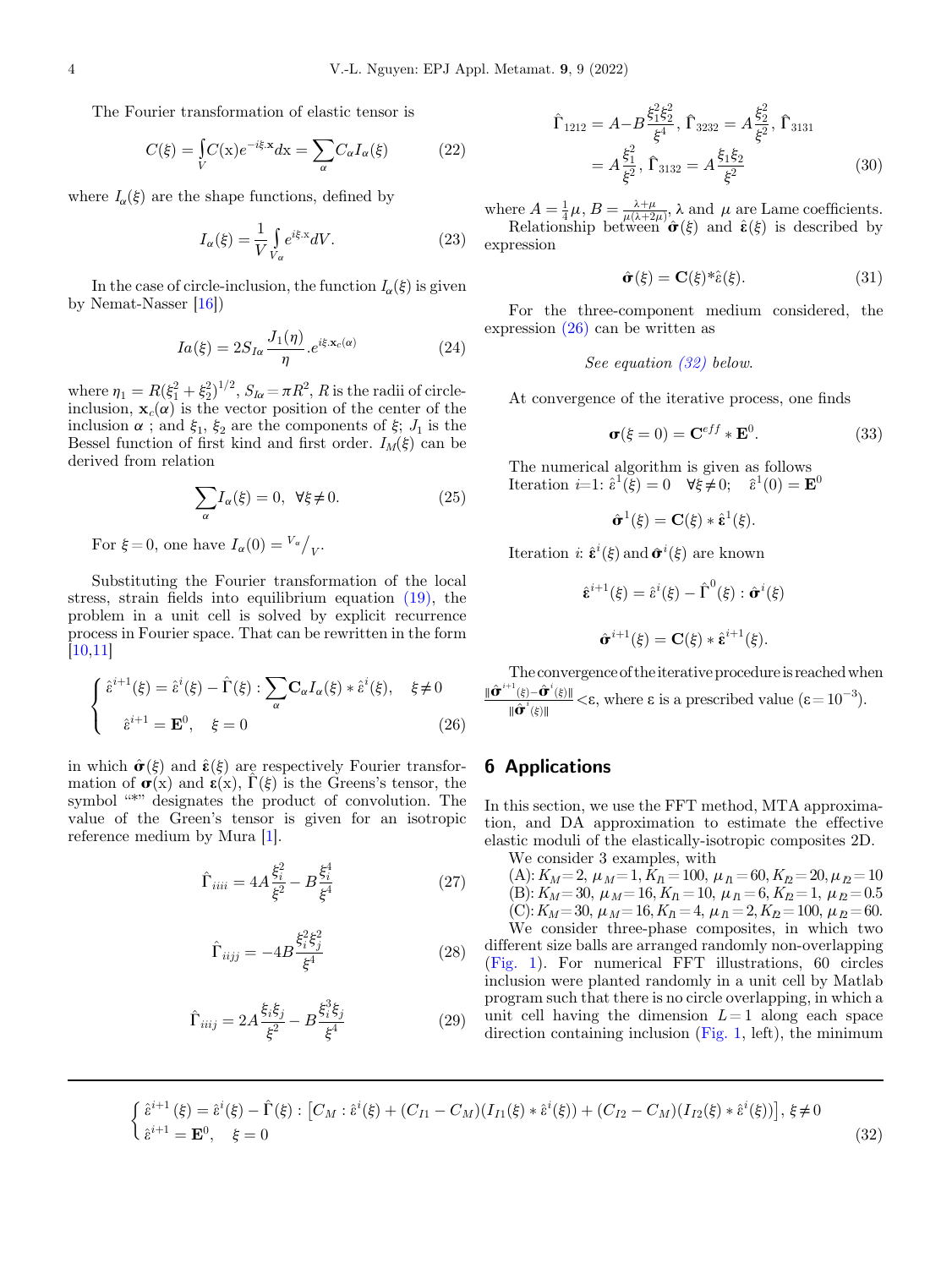<span id="page-4-0"></span>

Fig. 1. Unit cell containing 60 circle-inclusion randomly palaced (left), three phase model of composite with two different circles inclusion (right).



Fig. 2. Elastic bulk (left) and shear modulus (right) of three-phase composites with the case (A).



Fig. 3. Elastic bulk (left) and shear modulus (right) of three-phase composites with the case (B).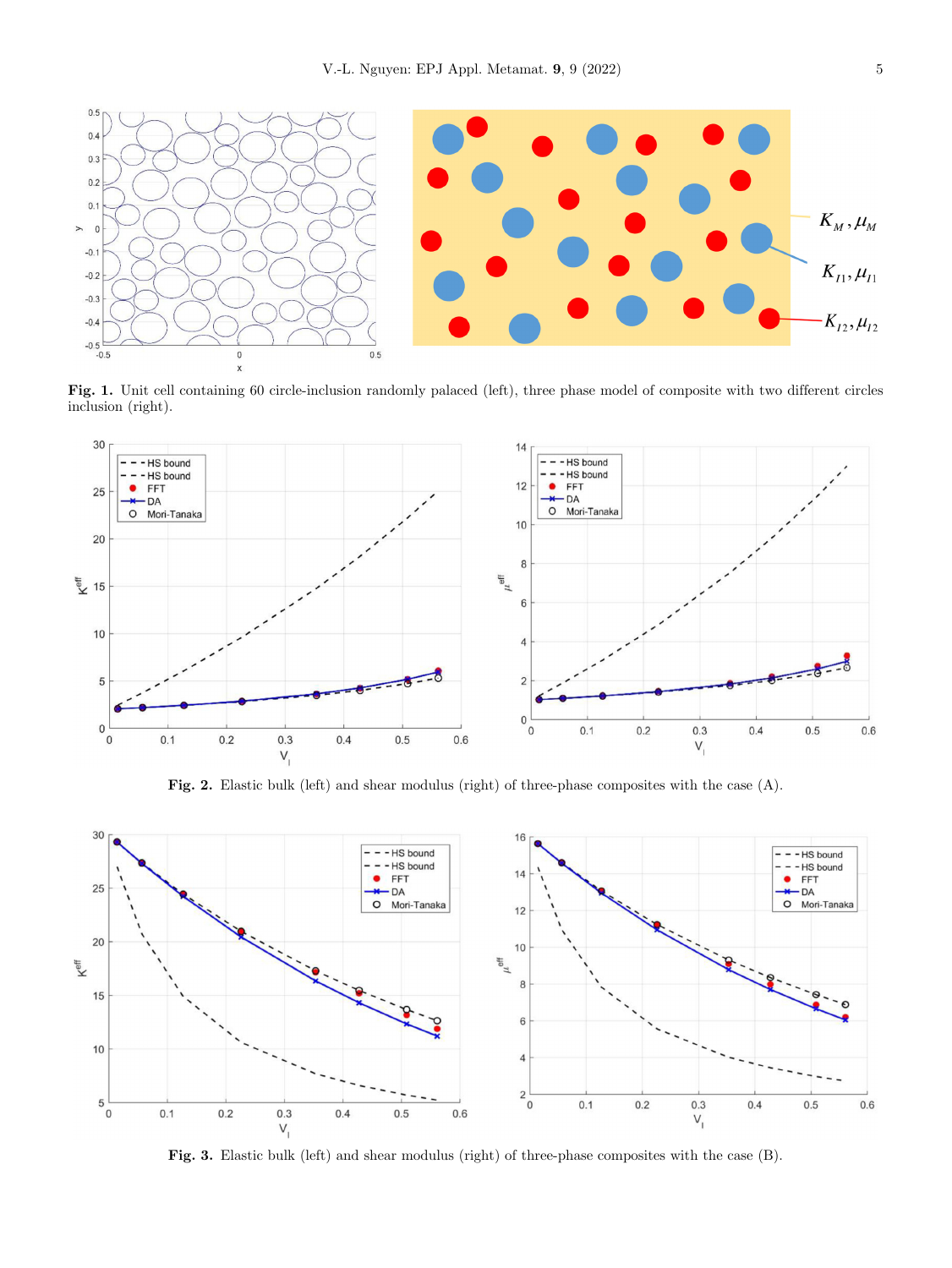

Fig. 4. Elastic bulk (left) and shear modulus (right) of three-phase composites with the case (C).

**Table 1.** Comparison of results ( $K^{eff}$ ) of FFT, MTA, DA, and HS bound for the case (A),  $R_1 = \sqrt{2}R_2$ .

| $R_1$ | $v_I = v_{I1} + v_{I2}$ | HS Lower | <b>FFT</b> | MTA    | AD     | $HS$ Upper |
|-------|-------------------------|----------|------------|--------|--------|------------|
| 0.01  | 0.0141                  | 2.0401   | 2.0019     | 2.0401 | 2.0402 | 2.4266     |
| 0.02  | 0.0565                  | 2.1670   | 2.1905     | 2.1670 | 2.1690 | 3.7422     |
| 0.03  | 0.1272                  | 2.4039   | 2.4446     | 2.4039 | 2.4158 | 6.0626     |
| 0.04  | 0.2262                  | 2.8020   | 2.8722     | 2.8020 | 2.8481 | 9.6103     |
| 0.05  | 0.3534                  | 3.4749   | 3.6133     | 3.4749 | 3.6235 | 14.7730    |
| 0.055 | 0.4276                  | 3.9902   | 4.2142     | 3.9902 | 4.2501 | 18.1543    |
| 0.06  | 0.5089                  | 4.7102   | 5.1462     | 4.7102 | 5.1663 | 22.2267    |
| 0.063 | 0.5611                  | 5.2929   | 6.0566     | 5.2929 | 5.9368 | 25.0714    |

**Table 2.** Comparison of results ( $\mu^{eff}$ ) of FFT, MTA, DA, and HS bounds for the case (A),  $R_1 = \sqrt{2}R_2$ .

| $R_1$ | $v_I = v_{I1} + v_{I2}$ | HS Lower | <b>FFT</b> | MTA    | AD     | HS Upper |
|-------|-------------------------|----------|------------|--------|--------|----------|
| 0.01  | 0.0141                  | 1.0201   | 1.0009     | 1.0201 | 1.0202 | 1.2139   |
| 0.02  | 0.0565                  | 1.0838   | 1.0957     | 1.0838 | 1.0848 | 1.8755   |
| 0.03  | 0.1272                  | 1.2028   | 1.2251     | 1.2028 | 1.2087 | 3.0493   |
| 0.04  | 0.2262                  | 1.4028   | 1.4485     | 1.4028 | 1.4260 | 4.8609   |
| 0.05  | 0.3534                  | 1.7413   | 1.8545     | 1.7413 | 1.8163 | 7.5346   |
| 0.055 | 0.4276                  | 2.0009   | 2.1967     | 2.0009 | 2.1323 | 9.3102   |
| 0.06  | 0.5089                  | 2.3642   | 2.7370     | 2.3642 | 2.5952 | 11.4750  |
| 0.063 | 0.5611                  | 2.6568   | 3.2650     | 2.6568 | 2.9853 | 13.0046  |

distance of is 0.01. In our calculations, a grid  $128 \times 128$  is considered. The FFT result simulation is obtained from the algorithm in [Section 4.](#page-2-0) The FFT results compared with Differential approximation, Mori-Tanaka approximation, and Hashin–Shtrikman bounds over ranges of  $v_I = v_{I1} + v_{I2}$ ,  $v_{I1} = 2v_{I2}$  (all the inclusions in one phase have the same size, the dimensionless radius  $R_{I1}$  varies from 0.01 to 0.063 and  $R_{I2}$  varies from 0.0071 to 0.0445) are reported in [Figures 2](#page-4-0)–4 and Tables 1–[6.](#page-6-0) Numerical FFT results and MTA, DA approximations are quite close and converge at

small volume fractions of inclusion phases and diverge at large proportions of suspended particles, all the results fall inside the Hashin-Shtrikman' bounds, as expected. The DA, MTA approximations are asymptotically exact at dilute suspensions of included particles, but become inevitably less so good at higher proportions of included phases. At large proportions of included phases, the details of particles' interactions of particular microstructures should be accounted for more accurate estimations.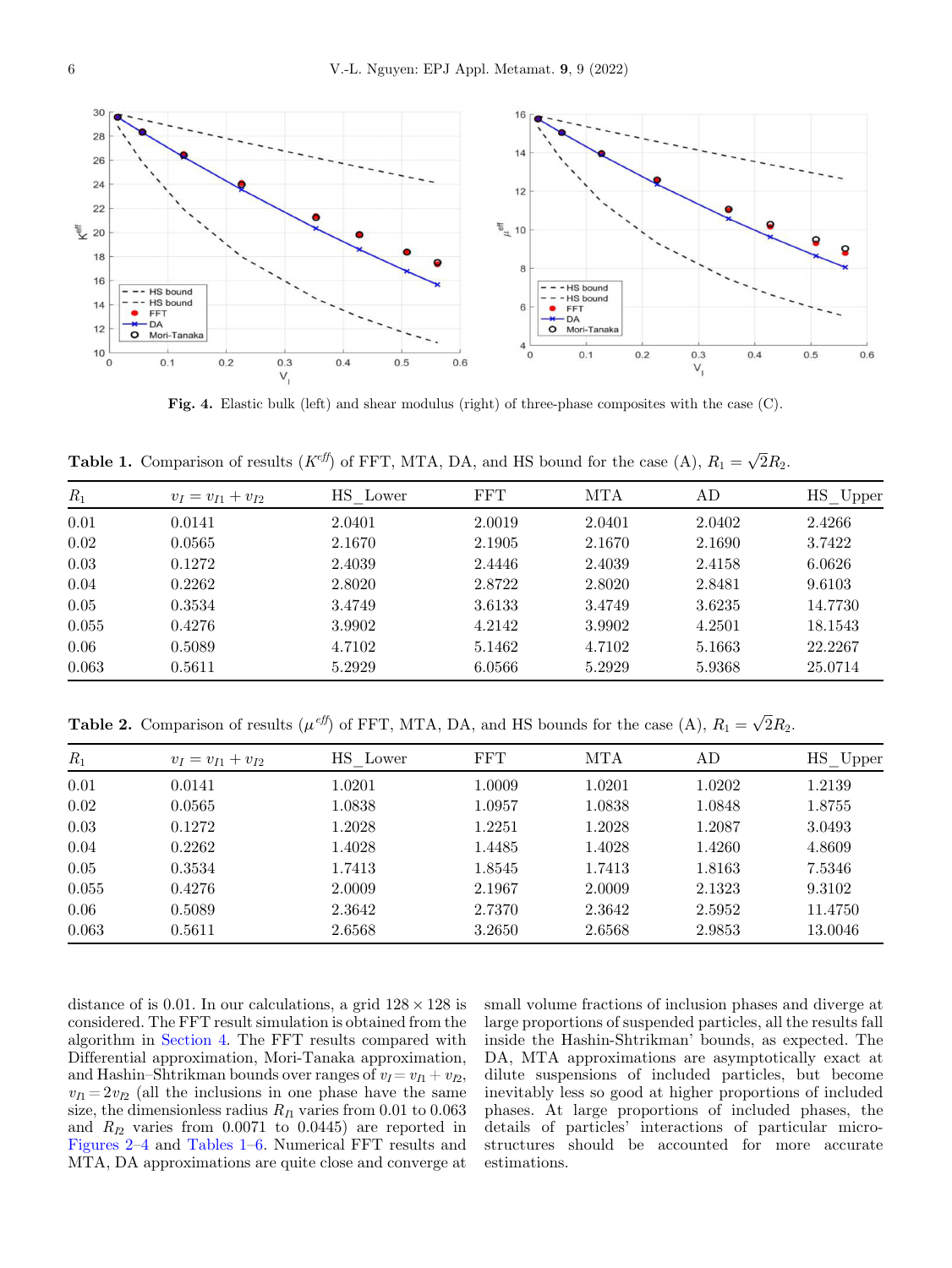| $R_1$ | $v_I = v_{I1} + v_{I2}$ | HS Lower | <b>FFT</b> | MTA     | AD      | HS Upper |
|-------|-------------------------|----------|------------|---------|---------|----------|
| 0.01  | 0.0141                  | 27.0008  | 29.3346    | 29.3073 | 29.3045 | 29.3073  |
| 0.02  | 0.0565                  | 20.7361  | 27.3857    | 27.3490 | 27.3013 | 27.3490  |
| 0.03  | 0.1272                  | 14.8922  | 24.4704    | 24.4361 | 24.2275 | 24.4361  |
| 0.04  | 0.2262                  | 10.6114  | 20.9567    | 20.9591 | 20.4373 | 20.9591  |
| 0.05  | 0.3534                  | 7.6847   | 17.1532    | 17.2799 | 16.3414 | 17.2799  |
| 0.055 | 0.4276                  | 6.5947   | 15.1940    | 15.4534 | 14.3044 | 15.4534  |
| 0.06  | 0.5089                  | 5.6915   | 13.1736    | 13.6700 | 12.3320 | 13.6700  |
| 0.063 | 0.5611                  | 5.2239   | 11.8714    | 12.6282 | 11.1937 | 12.6282  |

<span id="page-6-0"></span>**Table 3.** Comparison of results ( $K^{eff}$ ) of FFT, MTA, DA, and HS bounds for the case (B),  $R_1 = \sqrt{2}R_2$ .

**Table 4.** Comparison of results ( $\mu^{eff}$ ) of FFT, MTA, DA, and HS bound for the case (B),  $R_1 = \sqrt{2}R_2$ .

| $R_1$ | $v_I = v_{I1} + v_{I2}$ | HS Lower | <b>FFT</b> | MTA     | AD      | HS Upper |
|-------|-------------------------|----------|------------|---------|---------|----------|
| 0.01  | 0.0141                  | 14.3571  | 15.6492    | 15.6325 | 15.6310 | 15.6325  |
| 0.02  | 0.0565                  | 10.9579  | 14.6187    | 14.5954 | 14.5693 | 14.5954  |
| 0.03  | 0.1272                  | 7.8257   | 13.0759    | 13.0572 | 12.9430 | 13.0572  |
| 0.04  | 0.2262                  | 5.5546   | 11.1903    | 11.2284 | 10.9405 | 11.2284  |
| 0.05  | 0.3534                  | 4.0132   | 9.0875     | 9.3016  | 8.7766  | 9.3016   |
| 0.055 | 0.4276                  | 3.4413   | 7.9843     | 8.3483  | 7.6984  | 8.3483   |
| 0.06  | 0.5089                  | 2.9685   | 6.8710     | 7.4195  | 6.6516  | 7.4195   |
| 0.063 | 0.5611                  | 2.7241   | 6.1943     | 6.8779  | 6.0456  | 6.8779   |

**Table 5.** Comparison of results ( $K^{eff}$ ) of FFT, MTA, DA, and HS bound for the case (C),  $R_1 = \sqrt{2}R_2$ .

| $R_1$ | $v_I = v_{I1} + v_{I2}$ | HS Lower | <b>FFT</b> | MTA     | AP      | HS Upper |
|-------|-------------------------|----------|------------|---------|---------|----------|
| 0.01  | 0.0141                  | 28.8402  | 29.6093    | 29.5712 | 29.5695 | 29.8412  |
| 0.02  | 0.0565                  | 25.8158  | 28.4026    | 28.3316 | 28.3002 | 29.3683  |
| 0.03  | 0.1272                  | 21.9081  | 26.5124    | 26.4089 | 26.2583 | 28.5910  |
| 0.04  | 0.2262                  | 17.9787  | 24.1064    | 23.9813 | 23.5522 | 27.5253  |
| 0.05  | 0.3534                  | 14.4934  | 21.3444    | 21.2405 | 20.3287 | 26.1921  |
| 0.055 | 0.4276                  | 12.9700  | 19.8680    | 19.8086 | 18.5774 | 25.4331  |
| 0.06  | 0.5089                  | 11.5948  | 18.3266    | 18.3615 | 16.7648 | 24.6169  |
| 0.063 | 0.5611                  | 10.8379  | 17.3536    | 17.4929 | 15.6576 | 24.1013  |

**Table 6.** Comparison of results ( $\mu^{eff}$ ) of FFT, MTA, DA, and HS bound for the case (C),  $R_1 = \sqrt{2}R_2$ .

| $R_1$ | $v_I = v_{I1} + v_{I2}$ | HS Lower | FFT     | MTA     | AΡ      | $HS$ Upper |
|-------|-------------------------|----------|---------|---------|---------|------------|
| 0.01  | 0.0141                  | 15.3370  | 15.7757 | 15.7537 | 15.7527 | 15.9080    |
| 0.02  | 0.0565                  | 13.6258  | 15.0802 | 15.0445 | 15.0269 | 15.6341    |
| 0.03  | 0.1272                  | 11.4519  | 13.9902 | 13.9531 | 13.8694 | 15.1854    |
| 0.04  | 0.2262                  | 9.3072   | 12.5996 | 12.5897 | 12.3542 | 14.5728    |
| 0.05  | 0.3534                  | 7.4385   | 11.0038 | 11.0697 | 10.5768 | 13.8106    |
| 0.055 | 0.4276                  | 6.6314   | 10.1583 | 10.2837 | 9.6234  | 13.3787    |
| 0.06  | 0.5089                  | 5.9078   | 9.2987  | 9.4948  | 8.6453  | 12.9159    |
| 0.063 | 0.5611                  | 5.5115   | 8.7828  | 9.0239  | 8.0523  | 12.6245    |